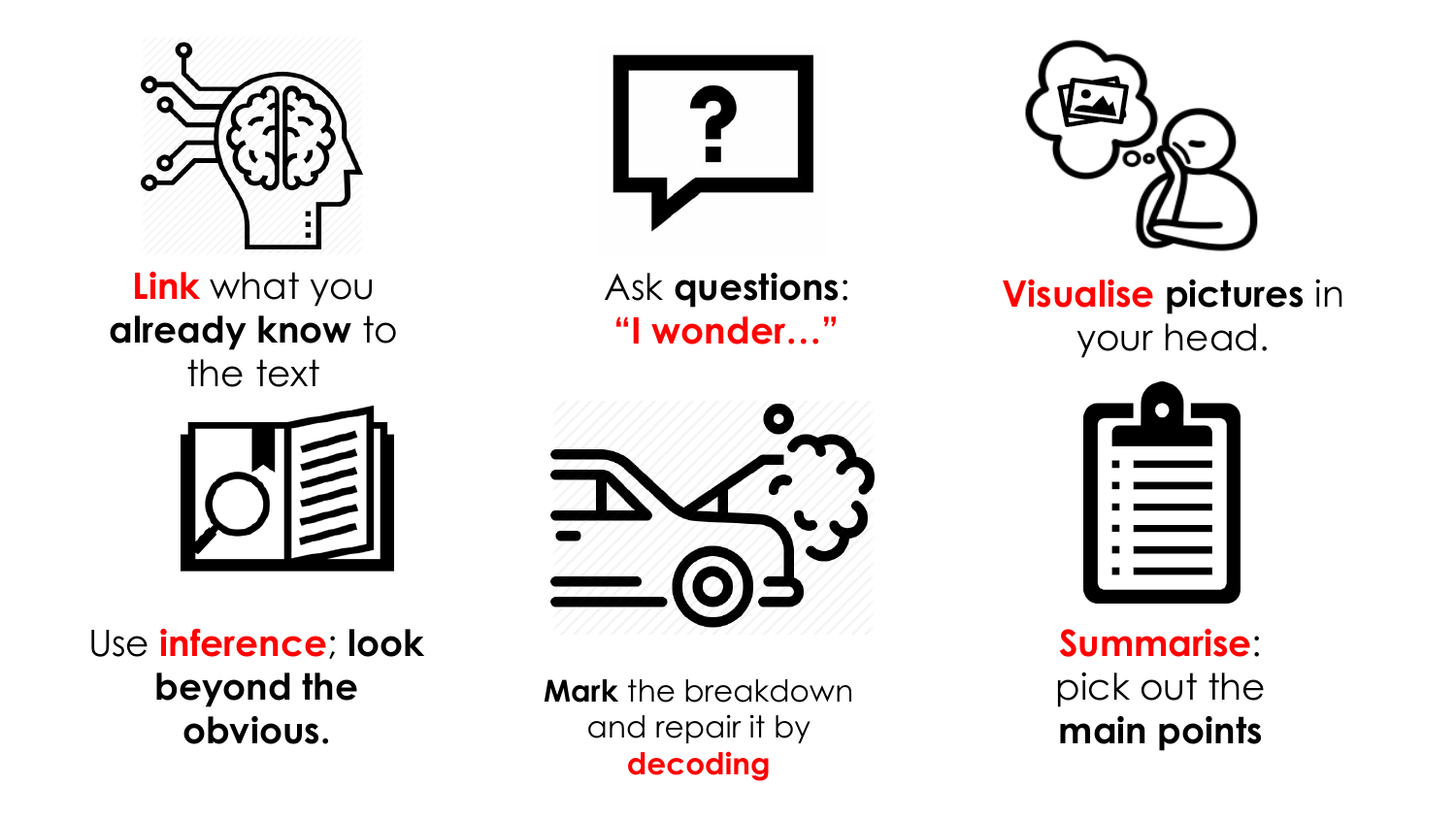

# **Link** what you **already know** to the text

### **Ask yourself:**

- What does this remind me of?
- Where have I seen, read or heard something similar?
- Have I experienced anything similar?
- Have I learnt about this in another subject?

### **As well as reading the text, don't forget to look at:**

- The title
- The illustrations
- The layout
- The blurb (if there is one)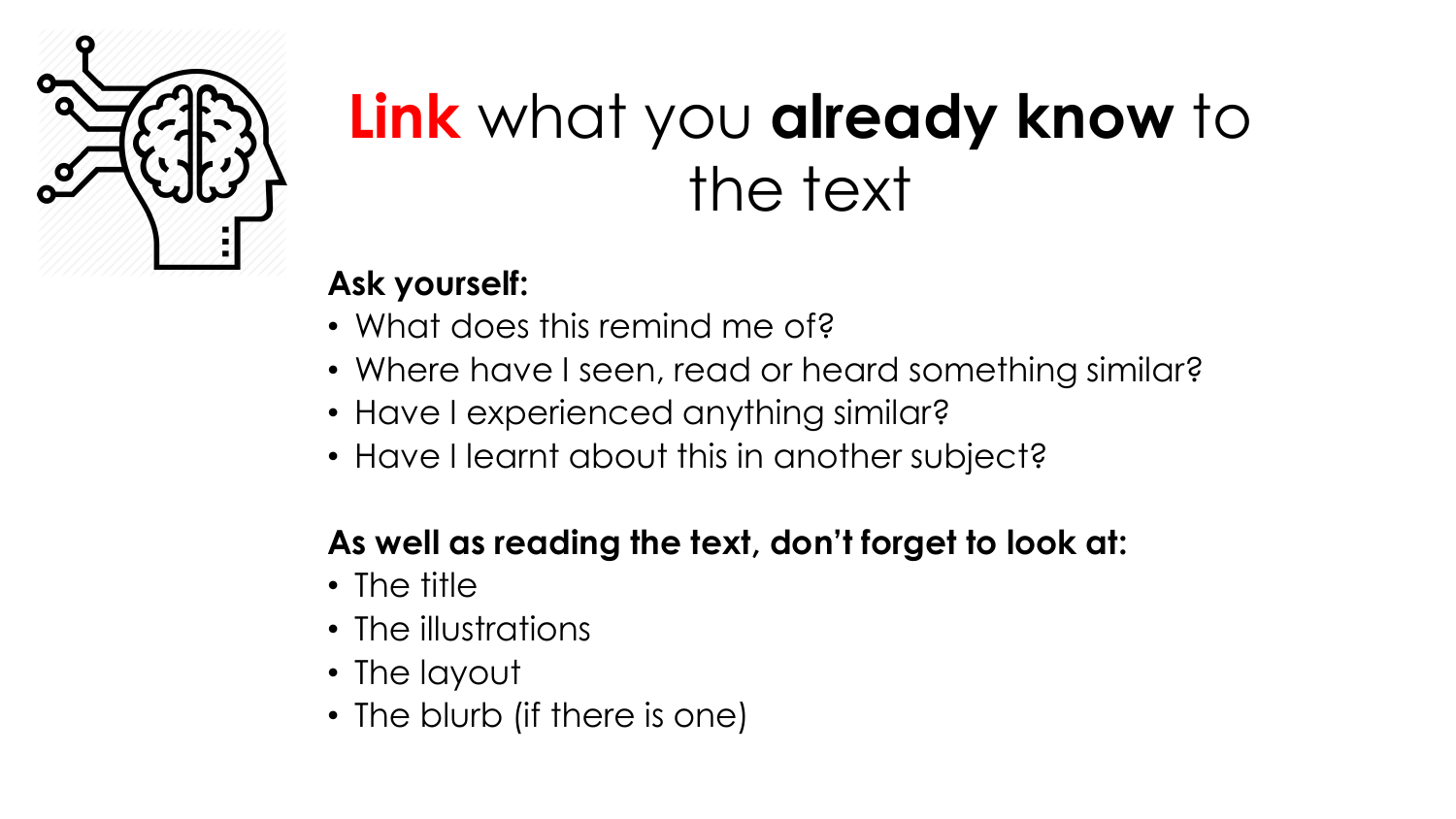

## Ask **questions**: **"I wonder…"**

- Annotate (label) a text or picture with all the questions you have
- Use the questioning grid to open up questions
- If one question leads to another, add that too! (Question storm!)
- With a partner or group, come up with possible answers to your wonderings. Can you find clues in the text that help?

|       | ls/Are/<br>Was | Did/<br>Do       | Can/<br>Have | Would/<br>Should | Will | Might/<br>Could |
|-------|----------------|------------------|--------------|------------------|------|-----------------|
| What  |                |                  |              |                  |      |                 |
| Where |                | Deeper questions |              |                  |      |                 |
| When  |                |                  |              |                  |      |                 |
| Who   |                |                  |              |                  |      |                 |
| Why   |                |                  |              |                  |      |                 |
| How   |                |                  |              |                  |      |                 |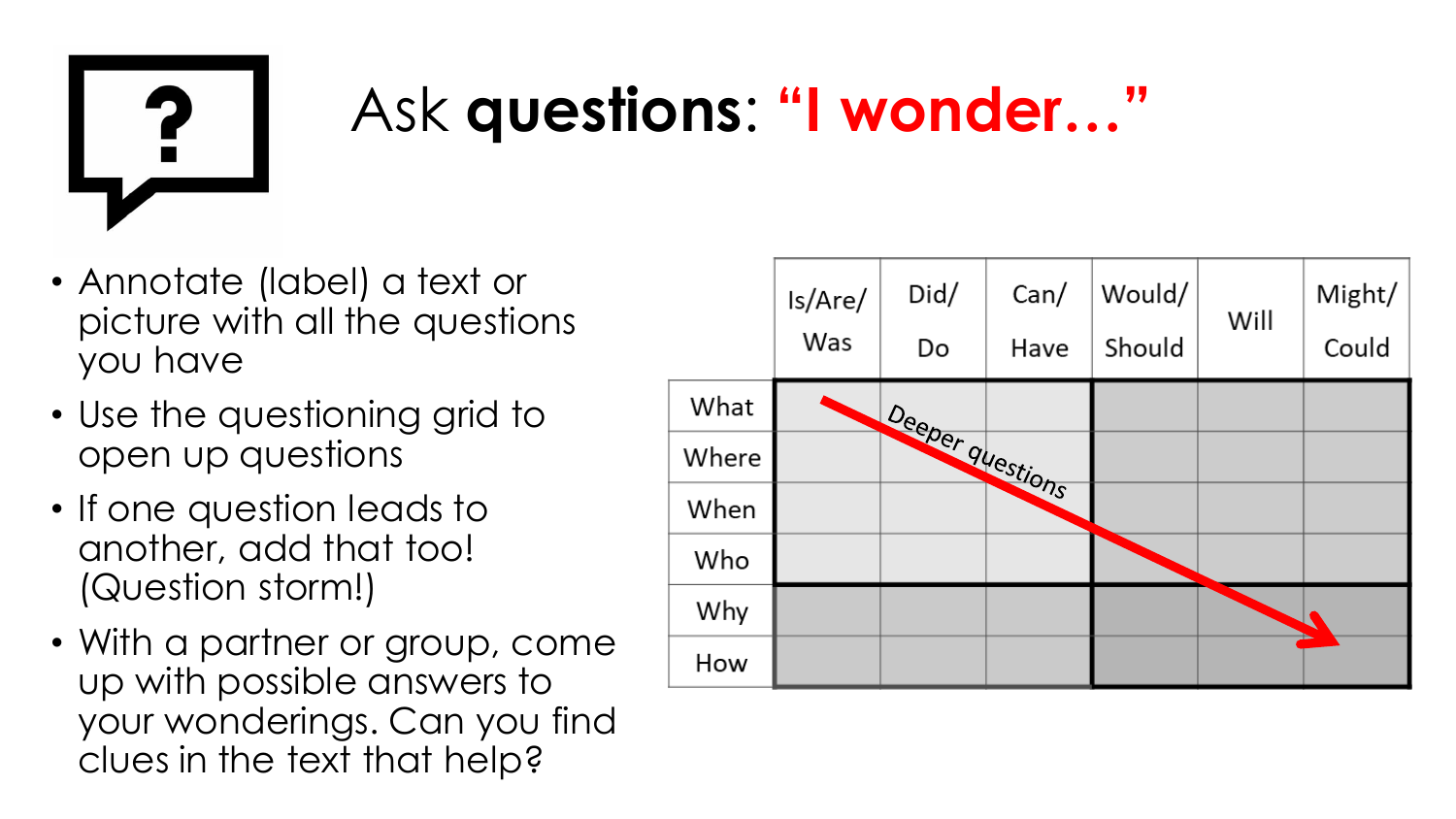

# **Visualise pictures** in your head.

## **Ask yourself:**

- What are the words and phrases helping me imagine?
- How do I picture the setting or atmosphere?
- What do I imagine is happening?
- What objects or people are involved? What do they look like?
- What action or process is taking place? How does it look?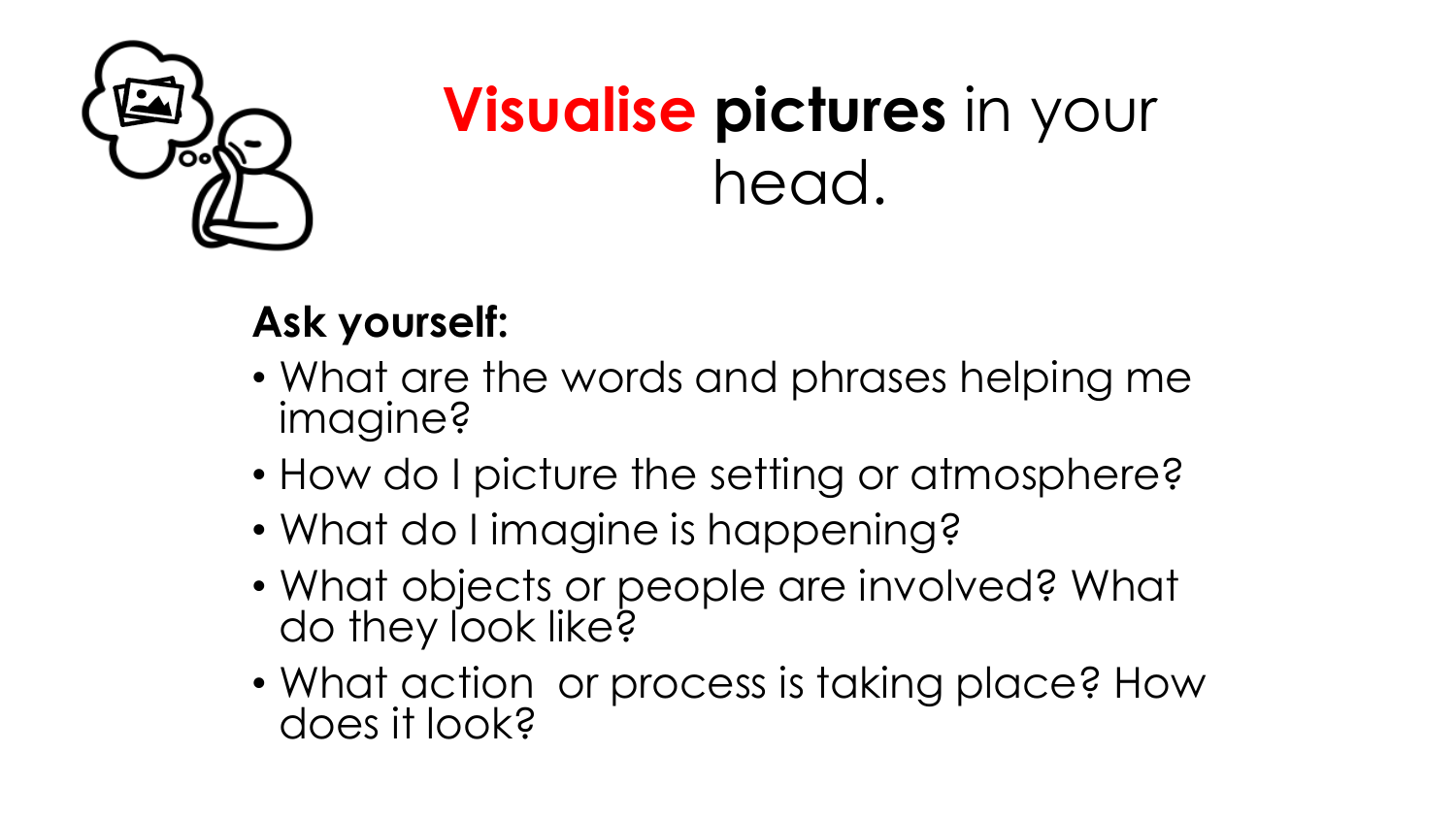

## Use **inference**; **look beyond the obvious.**

## **Ask yourself:**

- What might be the deeper or implicit meaning?
- What does this: suggest, convey, depict, imply?
- How does this make me feel?
- Why might the writer have included this? What might they want you to understand?
- What is the writer not saying directly, but hinting at?

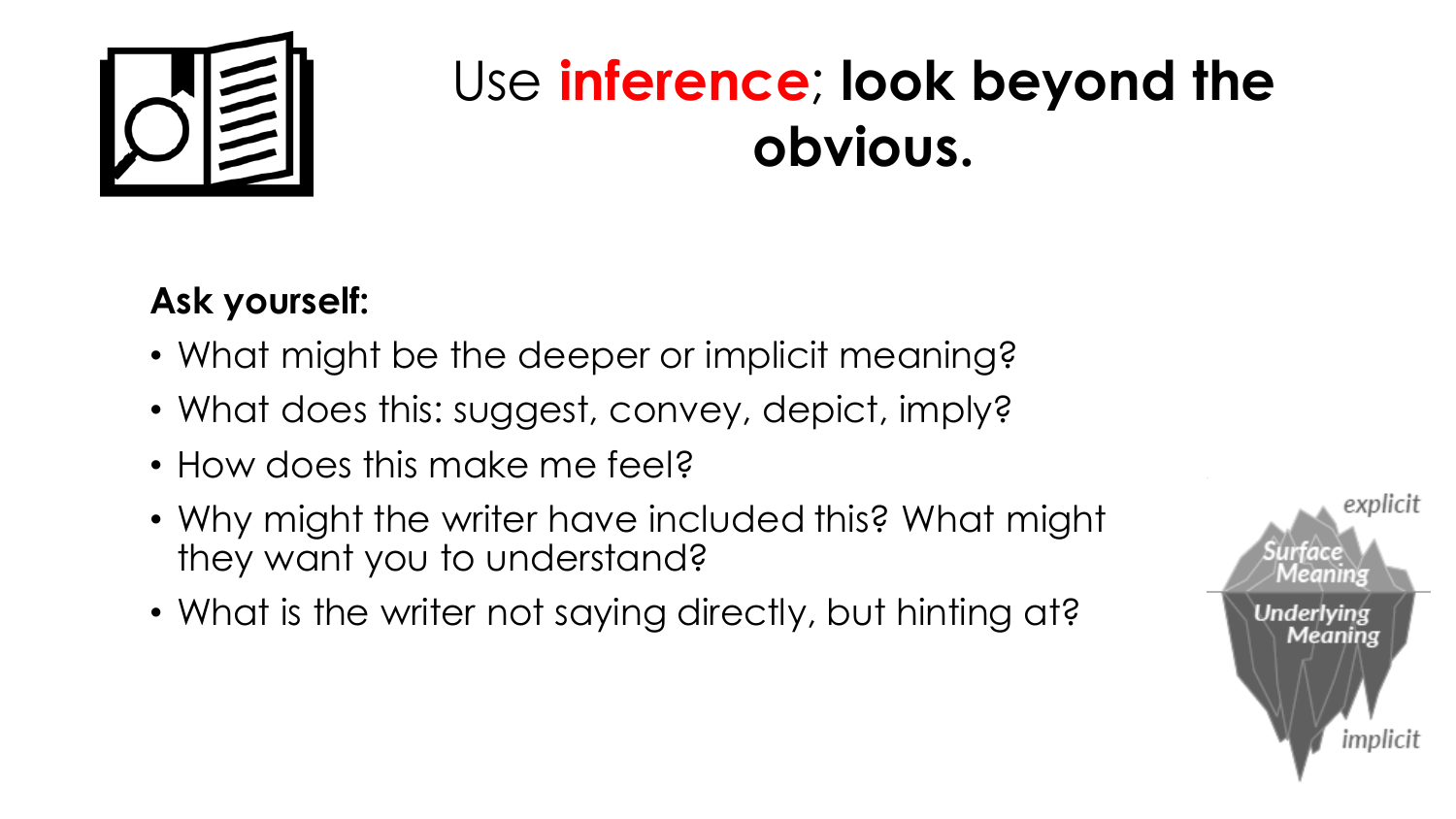

**Mark** the breakdown and repair it by **decoding**

As you read, circle words and phrases that you do not know the meaning of (this is where you 'break down')

### **Now ask yourself:**

- What is the text about? What might this link to this word?
- Does this word look similar to any others that you know?
- Does this word sound similar to any others that you know?
- How does the word break down? Do you recognise any parts of it?
- What do you wonder that the word means?